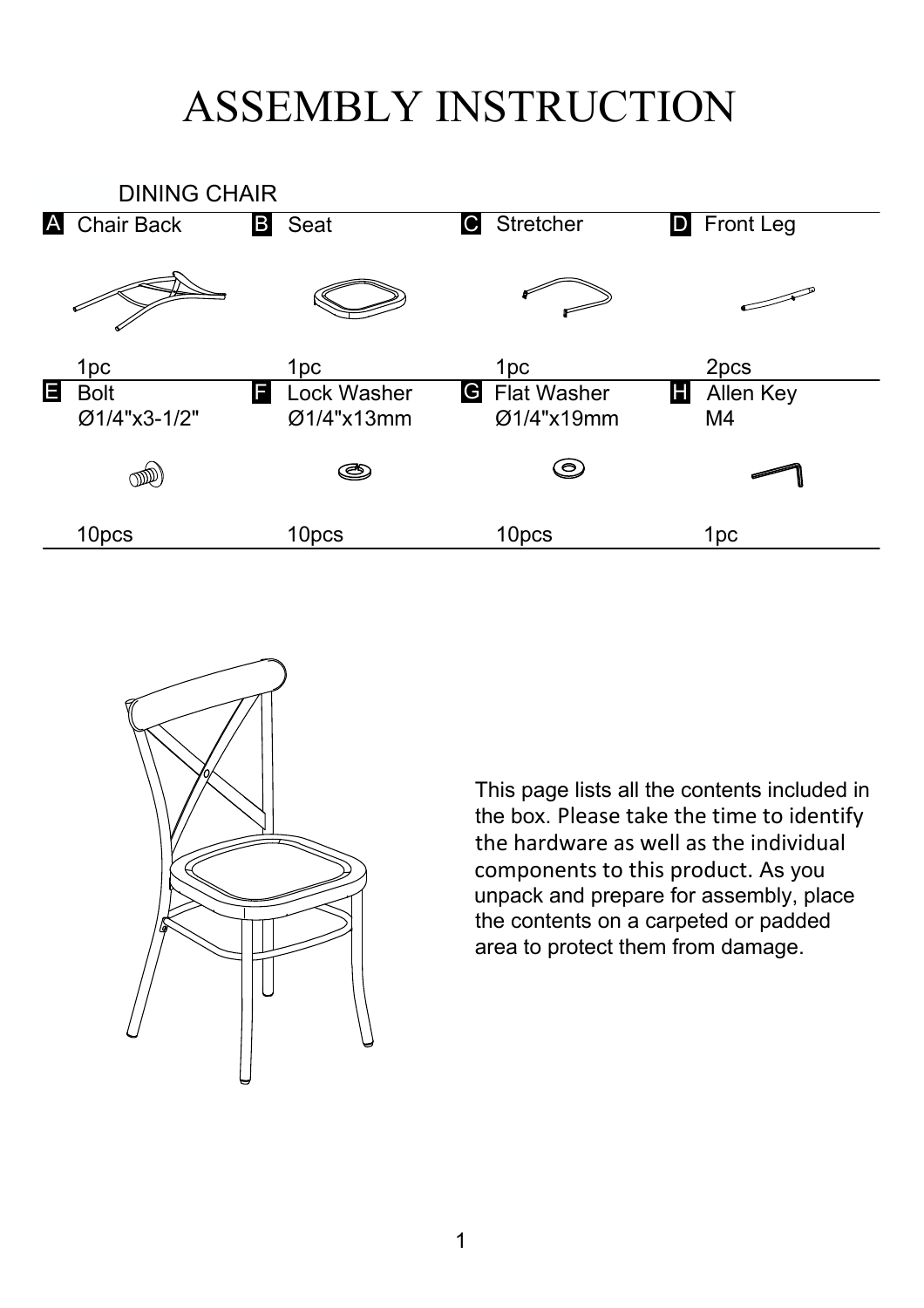1 Attach Seat (B) to the Chair Back (A) using Bolt (E), Lock Washer (F) and Flat Washer (G) by Allen Key (H).



2 Attach Stretcher (C) to the Chair Back (A) using Bolt (E), Lock Washer (F) and Flat Washer (G) by Allen Key (H).